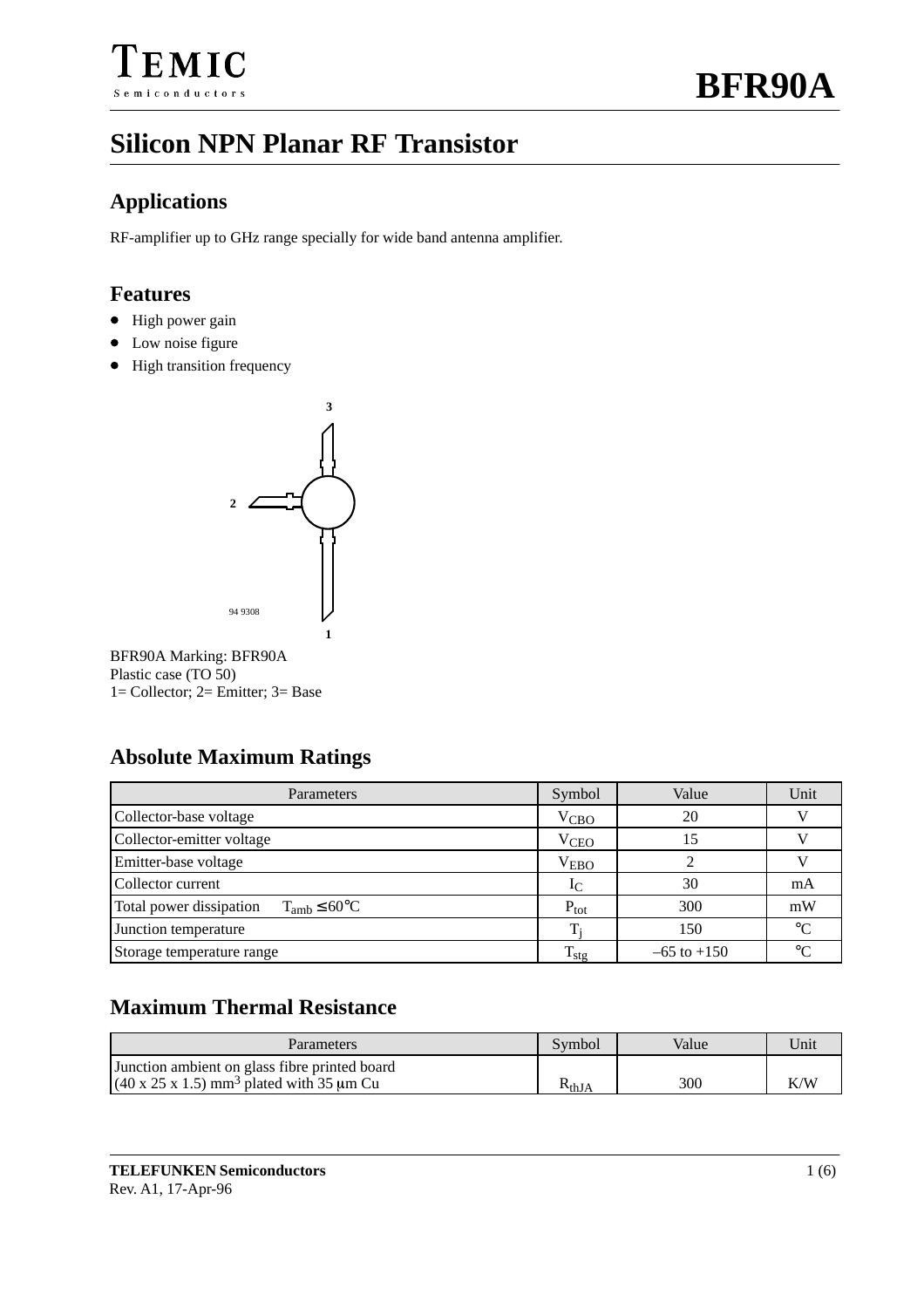#### **Electrical DC Characteristics**

| Parameters / Test Conditions                                                   | Symbol                    | Min. | Typ. | Max. | Unit         |
|--------------------------------------------------------------------------------|---------------------------|------|------|------|--------------|
| Collector-emitter cut-off current<br>$V_{\text{CE}} = 20 V, V_{\text{BE}} = 0$ | $I_{CES}$                 |      |      | 100  | μA           |
| Collector-base cut-off current<br>$V_{CB} = 15 V, I_E = 0$                     | $_{\text{CBO}}$           |      |      | 100  | nA           |
| Emitter-base cut-off current<br>$V_{FB} = 2 V, I_C = 0$                        | I <sub>EBO</sub>          |      |      | 10   | μA           |
| Collector-emitter breakdown voltage<br>$I_C = 1$ mA, $I_B = 0$                 | $V$ <sub>(BR)</sub> $CEO$ | 15   |      |      | $\mathbf{V}$ |
| DC forward current transfer ratio<br>$V_{CE} = 10 V$ , $I_C = 14 mA$           | $h_{FE}$                  | 50   | 100  | 150  |              |

#### **Electrical AC Characteristics**

 $T_{amb} = 25^{\circ}C$ Parameters / Test Conditions | Symbol | Min. | Typ. | Max. | Unit Transition frequency  $V_{CE} = 10 \text{ V}, I_C = 14 \text{ mA}, f = 500 \text{ MHz}$  f<sub>T</sub> f<sub>T</sub> 6 GHz Collector-emitter capacitance  $V_{CE} = 10 \text{ V}, f = 1 \text{ MHz}$   $C_{ce}$  0.25 pF Collector-base capacitance  $V_{CB} = 10 V, f = 1 MHz$   $C_{cb}$  0.3 pF Emitter-base capacitance  $V_{EB} = 0.5 \text{ V}, f = 1 \text{ MHz}$   $C_{eb}$  0.9 pF Noise figure  $V_{CE} = 10 \text{ V}, I_C = 2 \text{ mA}, f = 800 \text{ MHz}, Z_S = 50 \Omega$  F 1.8 dB Power gain  $V_{CE} = 10 \text{ V}, I_C = 14 \text{ mA}, Z_L = Z_{Lopt}, f = 800 \text{ MHz}$  G<sub>pe</sub> 16 16 dB Linear output voltage – two tone intermodulation test  $V_{CE} = 10$  V,  $I_C = 14$  mA,  $d_{IM} = 60$  dB,  $Z_S = Z_L = 50 \Omega$ ,  $f_1 = 806 \text{ MHz}$ ,  $f_2 = 810 \text{ MHz}$   $V_1 = V_2$  120 120 mV Third order intercept point  $V_{CE} = 10 \text{ V}, I_C = 14 \text{ mA}, f = 800 \text{ MHz}$  |  $IP_3$  | 24 | dBm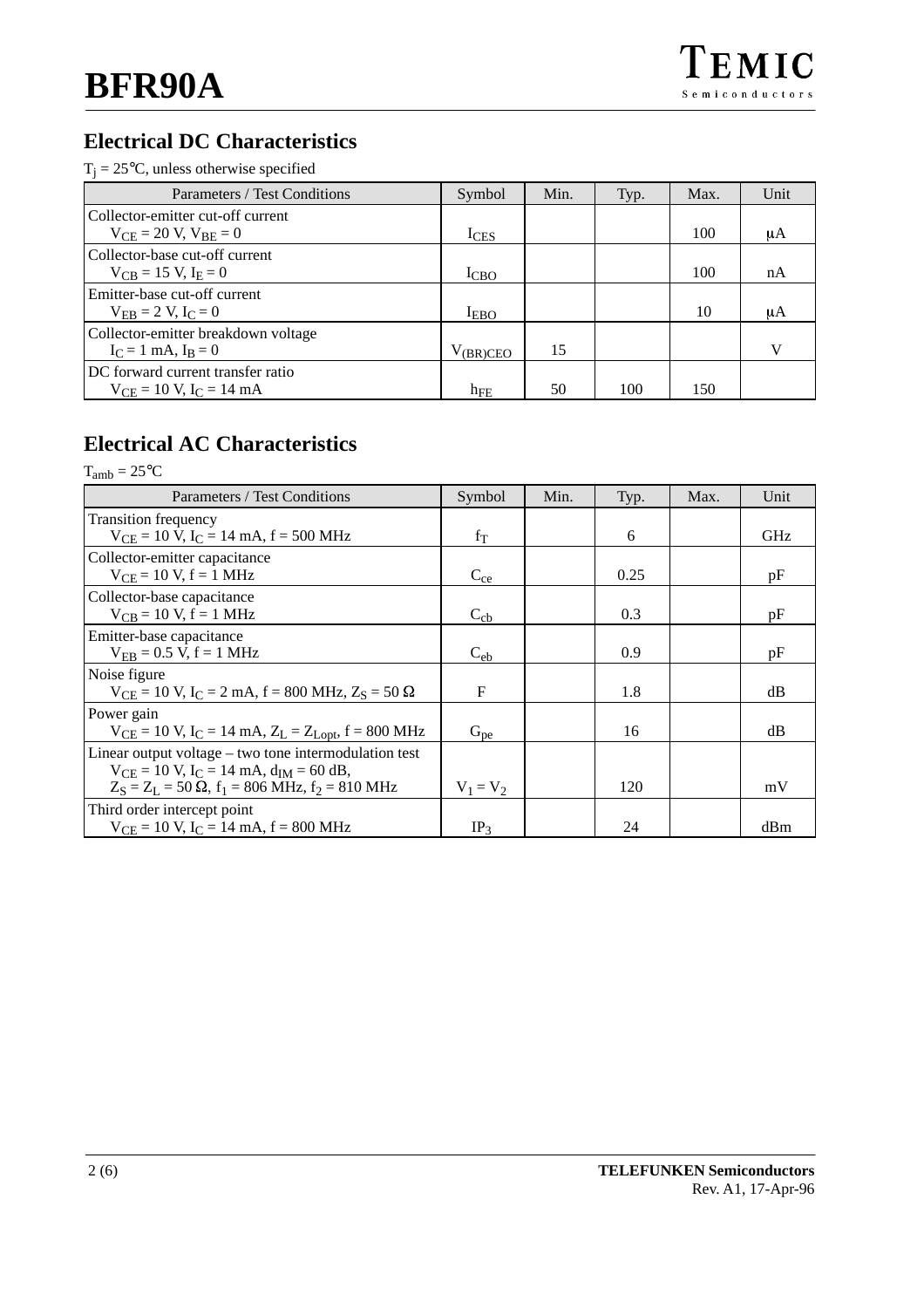



#### **Common Emitter S-Parameters**  $Z_0 = 50 \Omega$

|            | $I_C$ /mA      |                     | $S_{11}$   |            | $S_{21}$   |            | $S_{12}$    |            | $S_{22}$   |            |
|------------|----------------|---------------------|------------|------------|------------|------------|-------------|------------|------------|------------|
| $V_{CE}/V$ |                |                     | <b>LIN</b> | <b>ANG</b> | <b>LIN</b> | <b>ANG</b> | ${\rm LIN}$ | <b>ANG</b> | <b>LIN</b> | <b>ANG</b> |
|            |                | ${\rm f}/{\rm MHz}$ | <b>MAG</b> |            | <b>MAG</b> |            | <b>MAG</b>  |            | <b>MAG</b> |            |
|            |                |                     |            | deg        |            | deg        |             | deg        |            | deg        |
|            |                | 100                 | 0.90       | $-17.7$    | 6.25       | 165.4      | 0.02        | 81.1       | 0.98       | $-6.8$     |
|            |                | 300                 | $0.80\,$   | $-50.4$    | 5.51       | 140.9      | $0.05\,$    | 65.5       | 0.91       | $-18.2$    |
|            |                | 500                 | 0.67       | $-78.1$    | 4.66       | 121.6      | 0.07        | 56.7       | 0.84       | $-25.8$    |
|            | $\mathfrak{2}$ | 800                 | 0.52       | $-111.2$   | 3.56       | 99.9       | 0.08        | 51.2       | 0.77       | $-33.8$    |
|            |                | 1000                | 0.45       | $-128.8$   | 2.99       | 89.0       | 0.09        | 51.0       | 0.75       | $-38.4$    |
|            |                | 1200                | 0.40       | $-144.1$   | 2.58       | 80.3       | 0.10        | 52.1       | 0.74       | $-42.7$    |
|            |                | 1500                | 0.34       | $-164.2$   | 2.11       | 69.3       | 0.11        | 54.6       | 0.74       | $-49.4$    |
|            |                | 1800                | 0.30       | 176.6      | 1.80       | 59.3       | 0.12        | 57.8       | 0.75       | $-56.3$    |
|            |                | 2000                | 0.28       | 165.9      | 1.64       | 54.2       | 0.13        | 59.4       | 0.76       | $-61.0$    |
|            |                | 100                 | 0.77       | $-27.0$    | 13.24      | 156.9      | 0.02        | 76.2       | 0.95       | $-10.9$    |
|            |                | 300                 | 0.56       | $-69.4$    | 9.72       | 125.0      | 0.04        | 63.9       | 0.79       | $-23.5$    |
|            |                | 500                 | 0.41       | $-97.4$    | 7.01       | 106.7      | $0.05\,$    | 61.8       | 0.70       | $-28.5$    |
|            |                | 800                 | 0.30       | $-126.9$   | 4.76       | 89.9       | $0.07\,$    | 63.5       | 0.65       | $-34.1$    |
|            | 5              | 1000                | 0.26       | $-142.7$   | 3.89       | 81.8       | $0.08\,$    | 64.6       | 0.64       | $-38.3$    |
|            |                | 1200                | 0.24       | $-155.8$   | 3.29       | 75.1       | $0.10\,$    | 65.7       | 0.63       | $-42.5$    |
|            |                | 1500                | 0.21       | $-174.3$   | 2.67       | 66.5       | 0.12        | 66.2       | 0.64       | $-49.3$    |
|            |                | 1800                | 0.19       | 167.7      | 2.27       | 58.1       | 0.14        | 66.0       | 0.66       | $-56.2$    |
|            |                | 2000                | 0.18       | 158.7      | 2.06       | 53.8       | 0.16        | 65.5       | 0.67       | $-60.6$    |
|            |                | 100                 | 0.61       | $-38.3$    | 20.89      | 147.5      | 0.02        | 74.8       | 0.89       | $-15.0$    |
|            | 10             | 300                 | 0.36       | $-85.3$    | 12.29      | 113.4      | 0.03        | 67.7       | 0.68       | $-24.6$    |
|            |                | 500                 | 0.26       | $-111.7$   | 8.10       | 98.2       | 0.05        | 69.4       | 0.61       | $-27.5$    |
|            |                | 800                 | $0.20\,$   | $-139.9$   | 5.28       | 84.9       | $0.07\,$    | 71.4       | 0.58       | $-32.8$    |
| $\sqrt{5}$ |                | 1000                | 0.18       | $-154.3$   | 4.28       | 78.0       | 0.08        | 71.8       | 0.58       | $-37.0$    |
|            |                | 1200                | 0.17       | $-166.5$   | 3.61       | 72.3       | $0.10\,$    | 71.6       | 0.58       | $-41.5$    |
|            |                | 1500                | 0.16       | 177.7      | 2.91       | 64.7       | 0.12        | 70.3       | 0.59       | $-48.7$    |
|            |                | 1800                | 0.14       | 160.4      | 2.48       | 57.1       | 0.15        | 68.7       | 0.61       | $-55.7$    |
|            |                | 2000                | 0.14       | 153.6      | 2.26       | 53.1       | 0.17        | 67.5       | 0.62       | $-60.4$    |
|            | 14             | 100                 | 0.51       | $-44.8$    | 24.51      | 142.5      | 0.01        | 74.5       | 0.86       | $-16.7$    |
|            |                | 300                 | 0.28       | $-93.9$    | 13.01      | 108.9      | 0.03        | 71.0       | 0.65       | $-24.1$    |
|            |                | 500                 | $0.20\,$   | $-120.2$   | 8.36       | 95.3       | 0.05        | 72.9       | 0.59       | $-26.2$    |
|            |                | 800                 | 0.17       | $-147.3$   | 5.40       | 83.0       | $0.07\,$    | 74.0       | 0.57       | $-31.8$    |
|            |                | 1000                | 0.15       | $-160.1$   | 4.36       | 76.6       | $0.08\,$    | 74.0       | 0.57       | $-36.2$    |
|            |                | 1200                | 0.15       | $-172.1$   | 3.69       | 71.3       | 0.10        | 73.4       | 0.57       | $-40.7$    |
|            |                | 1500                | 0.14       | 172.8      | 2.98       | 63.9       | 0.13        | 71.7       | 0.58       | $-48.0$    |
|            |                | 1800                | 0.13       | 155.7      | 2.52       | 56.5       | 0.15        | 69.8       | 0.60       | $-55.1$    |
|            |                | 2000                | 0.13       | 147.1      | 2.29       | 52.8       | 0.17        | 68.3       | 0.61       | $-59.8$    |
|            |                | 100                 | 0.41       | $-53.2$    | 27.71      | 137.2      | 0.01        | 74.0       | 0.82       | $-18.0$    |
|            |                | 300                 | 0.22       | $-105.4$   | 13.38      | 104.9      | 0.03        | 74.1       | 0.62       | $-22.9$    |
|            |                | 500                 | 0.17       | $-131.2$   | 8.45       | 92.6       | 0.04        | 75.6       | 0.58       | $-24.8$    |
|            |                | 800                 | 0.15       | $-156.4$   | 5.41       | 81.3       | 0.07        | 76.1       | 0.56       | $-30.7$    |
|            | $20\,$         | 1000                | 0.14       | $-170.4$   | 4.36       | 75.2       | 0.09        | 75.4       | 0.56       | $-35.3$    |
|            |                | 1200                | 0.14       | 177.4      | 3.68       | 69.8       | 0.10        | 74.5       | 0.57       | $-40.0$    |
|            |                | 1500                | 0.14       | 164.4      | 2.96       | 62.5       | 0.13        | 72.5       | 0.58       | $-47.3$    |
|            |                | 1800                | 0.14       | 147.5      | 2.51       | 55.4       | 0.15        | 70.4       | 0.59       | $-54.5$    |
|            |                | 2000                | 0.13       | 141.0      | 2.28       | 51.5       | 0.17        | 68.8       | 0.60       | $-59.3$    |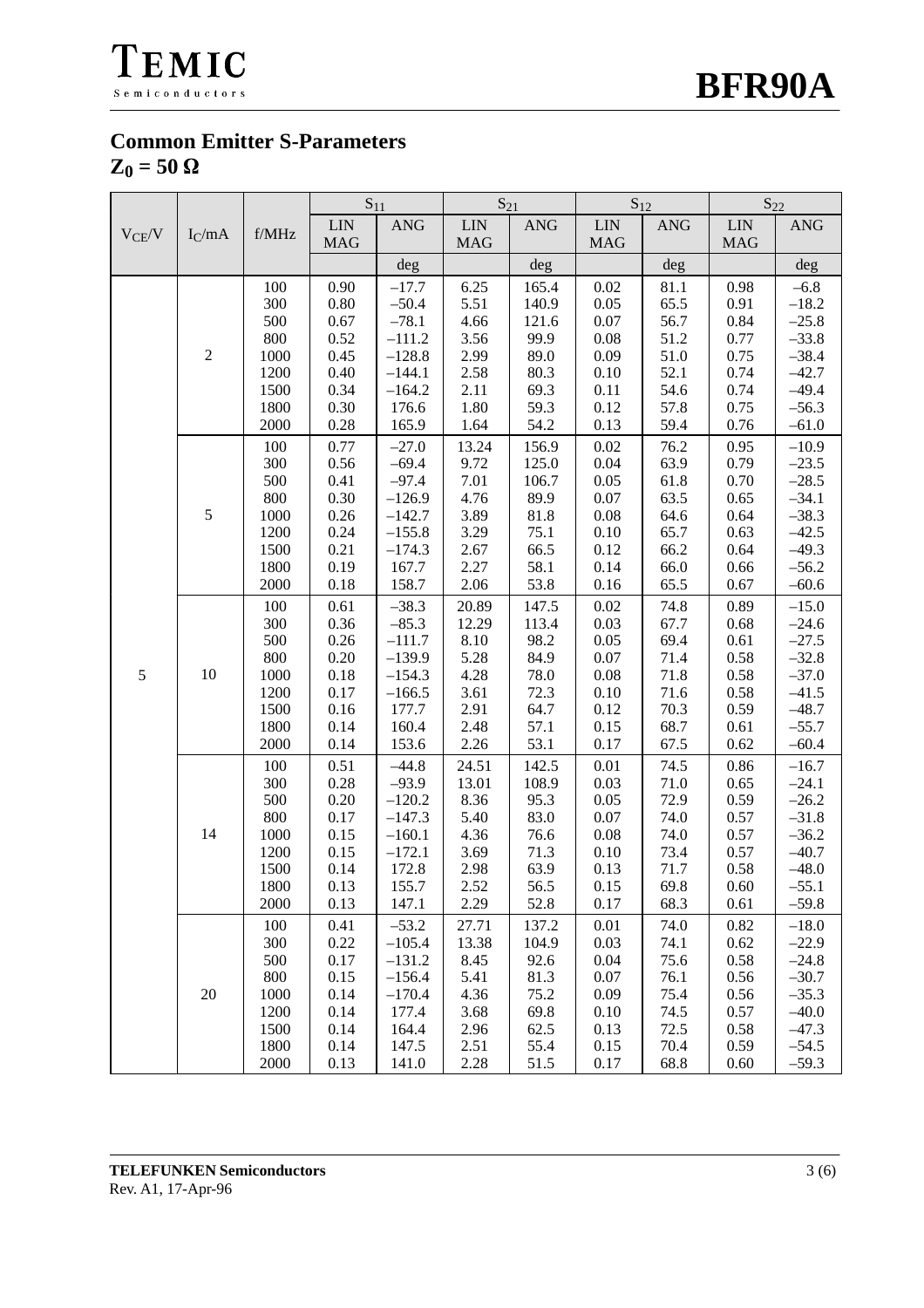## **Common Emitter S-Parameters**

 $Z_0 = 50 \Omega$ 

|            |            | $S_{11}$    |            |                | $S_{21}$   |                | $S_{12}$   |            | $S_{22}$   |            |
|------------|------------|-------------|------------|----------------|------------|----------------|------------|------------|------------|------------|
|            |            |             | <b>LIN</b> | $\mathbf{ANG}$ | <b>LIN</b> | $\mathbf{ANG}$ | <b>LIN</b> | <b>ANG</b> | <b>LIN</b> | <b>ANG</b> |
| $V_{CE}/V$ | $I_C$ /mA  | $\rm f/MHz$ | <b>MAG</b> |                | <b>MAG</b> |                | <b>MAG</b> |            | <b>MAG</b> |            |
|            |            |             |            | deg            |            | deg            |            | deg        |            | deg        |
|            |            | 100         | 0.30       | $-67.7$        | 29.72      | 131.4          | 0.01       | 74.3       | 0.78       | $-18.4$    |
|            |            | 300         | 0.19       | $-125.3$       | 13.17      | 101.2          | 0.03       | 76.3       | 0.61       | $-20.7$    |
|            |            | 500         | 0.16       | $-149.8$       | 8.19       | 90.0           | 0.04       | 78.0       | 0.58       | $-22.8$    |
|            |            | 800         | 0.16       | $-171.3$       | 5.23       | 79.2           | 0.07       | 77.8       | 0.57       | $-29.0$    |
| $\sqrt{5}$ | 30         | 1000        | 0.16       | 177.6          | 4.21       | 73.3           | 0.08       | 77.1       | 0.57       | $-33.9$    |
|            |            | 1200        | 0.16       | 167.5          | 3.54       | 68.2           | 0.10       | 76.0       | 0.58       | $-38.6$    |
|            |            | 1500        | 0.16       | 156.2          | 2.85       | 60.9           | 0.126      | 73.9       | 0.59       | $-46.1$    |
|            |            | 1800        | 0.16       | 139.1          | 2.41       | 53.8           | 0.15       | 71.7       | 0.61       | $-53.5$    |
|            |            | 2000        | 0.16       | 133.3          | 2.19       | 49.9           | 0.17       | 70.0       | 0.62       | $-58.3$    |
|            |            | 100         | 0.92       | $-16.7$        | 6.23       | 166.0          | $0.01\,$   | 80.6       | 0.98       | $-5.7$     |
|            |            | 300         | 0.87       | $-47.6$        | 5.55       | 142.1          | 0.03       | 67.1       | 0.93       | $-15.5$    |
|            |            | 500         | 0.69       | $-74.0$        | 4.75       | 123.3          | 0.05       | 58.8       | 0.87       | $-22.2$    |
|            |            | 800         | 0.53       | $-106.0$       | 3.67       | 101.9          | $0.06\,$   | 54.1       | 0.82       | $-29.5$    |
|            | $\sqrt{2}$ | 1000        | 0.45       | $-122.8$       | 3.10       | 90.9           | 0.07       | 54.4       | 0.80       | $-33.9$    |
|            |            | 1200        | 0.39       | $-138.0$       | 2.67       | 82.3           | 0.08       | 56.0       | 0.79       | $-38.0$    |
|            |            | 1500        | 0.33       | $-158.2$       | 2.19       | 71.2           | 0.09       | 59.8       | 0.80       | $-44.3$    |
|            |            | 1800        | 0.29       | $-177.6$       | 1.87       | 61.2           | 0.10       | 63.6       | 0.81       | $-50.8$    |
|            |            | 2000        | 0.27       | 172.2          | 1.70       | 56.1           | 0.11       | 65.5       | 0.83       | $-55.3$    |
|            |            | 100         | 0.80       | $-24.7$        | 13.17      | 158.0          | 0.01       | 77.5       | 0.96       | $-8.8$     |
|            |            | 300         | 0.58       | $-63.9$        | 9.89       | 126.8          | 0.03       | 65.7       | 0.83       | $-19.3$    |
|            |            | 500         | 0.43       | $-89.9$        | 7.21       | 108.5          | 0.04       | 63.5       | 0.76       | $-23.7$    |
|            |            | 800         | 0.30       | $-117.6$       | 4.94       | 91.6           | 0.06       | 65.9       | 0.72       | $-29.2$    |
|            | 5          | $1000\,$    | 0.26       | $-132.1$       | 4.04       | 83.4           | $0.07\,$   | 67.5       | 0.71       | $-33.2$    |
|            |            | 1200        | 0.22       | $-145.9$       | 3.42       | 76.8           | 0.08       | 69.1       | 0.71       | $-37.2$    |
|            |            | 1500        | 0.19       | $-163.0$       | 2.77       | 68.0           | 0.10       | 70.2       | 0.72       | $-43.6$    |
|            |            | 1800        | 0.17       | 177.9          | 2.36       | 59.8           | 0.12       | 70.7       | 0.79       | $-50.3$    |
| 10         |            | 2000        | 0.15       | 168.8          | 2.15       | 55.6           | 0.13       | 70.4       | 0.75       | $-54.7$    |
|            | 10         | 100         | 0.65       | $-34.2$        | 20.73      | 149.1          | 0.01       | 74.8       | 0.92       | $-11.8$    |
|            |            | 300         | 0.39       | $-77.0$        | 12.60      | 115.1          | 0.03       | 68.7       | 0.75       | $-19.8$    |
|            |            | 500         | 0.27       | $-99.8$        | 8.38       | 99.9           | 0.04       | 70.7       | 0.69       | $-22.6$    |
|            |            | 800         | 0.19       | $-124.7$       | 5.50       | 86.3           | $0.06\,$   | 73.2       | 0.67       | $-27.8$    |
|            |            | 1000        | 0.17       | $-138.1$       | 4.45       | 79.4           | $0.07\,$   | 74.3       | 0.67       | $-31.9$    |
|            |            | 1200        | 0.15       | $-151.4$       | 3.76       | 74.0           | $0.08\,$   | 74.2       | 0.67       | $-36.2$    |
|            |            | 1500        | 0.13       | $-167.7$       | 3.04       | 66.4           | 0.11       | 74.1       | 0.68       | $-42.7$    |
|            |            | 1800        | 0.18       | 174.5          | 2.58       | 58.8           | 0.13       | 73.1       | $0.70\,$   | $-49.5$    |
|            |            | 2000        | 0.11       | 165.6          | 2.35       | 54.8           | 0.14       | 72.3       | 0.72       | $-53.9$    |
|            |            | 100         | 0.56       | $-39.9$        | 24.49      | 144.2          | 0.01       | 74.3       | 0.89       | $-13.1$    |
|            |            | 300         | 0.31       | $-83.1$        | 13.40      | 110.5          | 0.03       | 71.4       | 0.72       | $-19.3$    |
|            |            | 500         | 0.21       | $-104.9$       | 8.66       | 96.8           | 0.04       | 74.1       | 0.67       | $-21.6$    |
|            | 14         | 800         | 0.16       | $-129.3$       | 5.62       | 84.4           | 0.06       | 76.0       | 0.66       | $-26.9$    |
|            |            | 1000        | 0.14       | $-142.2$       | 4.55       | 78.0           | 0.07       | 76.3       | 0.66       | $-31.0$    |
|            |            | 1200        | 0.13       | $-155.9$       | 3.83       | 72.7           | 0.08       | 76.1       | 0.66       | $-35.5$    |
|            |            | 1500        | 0.12       | $-170.8$       | 3.10       | 65.4           | 0.10       | 75.3       | 0.68       | $-42.2$    |
|            |            | 1800        | 0.11       | 169.7          | 2.63       | 58.1           | 0.13       | 74.0       | 0.70       | $-49.1$    |
|            |            | 2000        | 0.11       | 162.3          | 2.39       | 54.3           | 0.14       | 73.0       | 0.71       | $-53.5$    |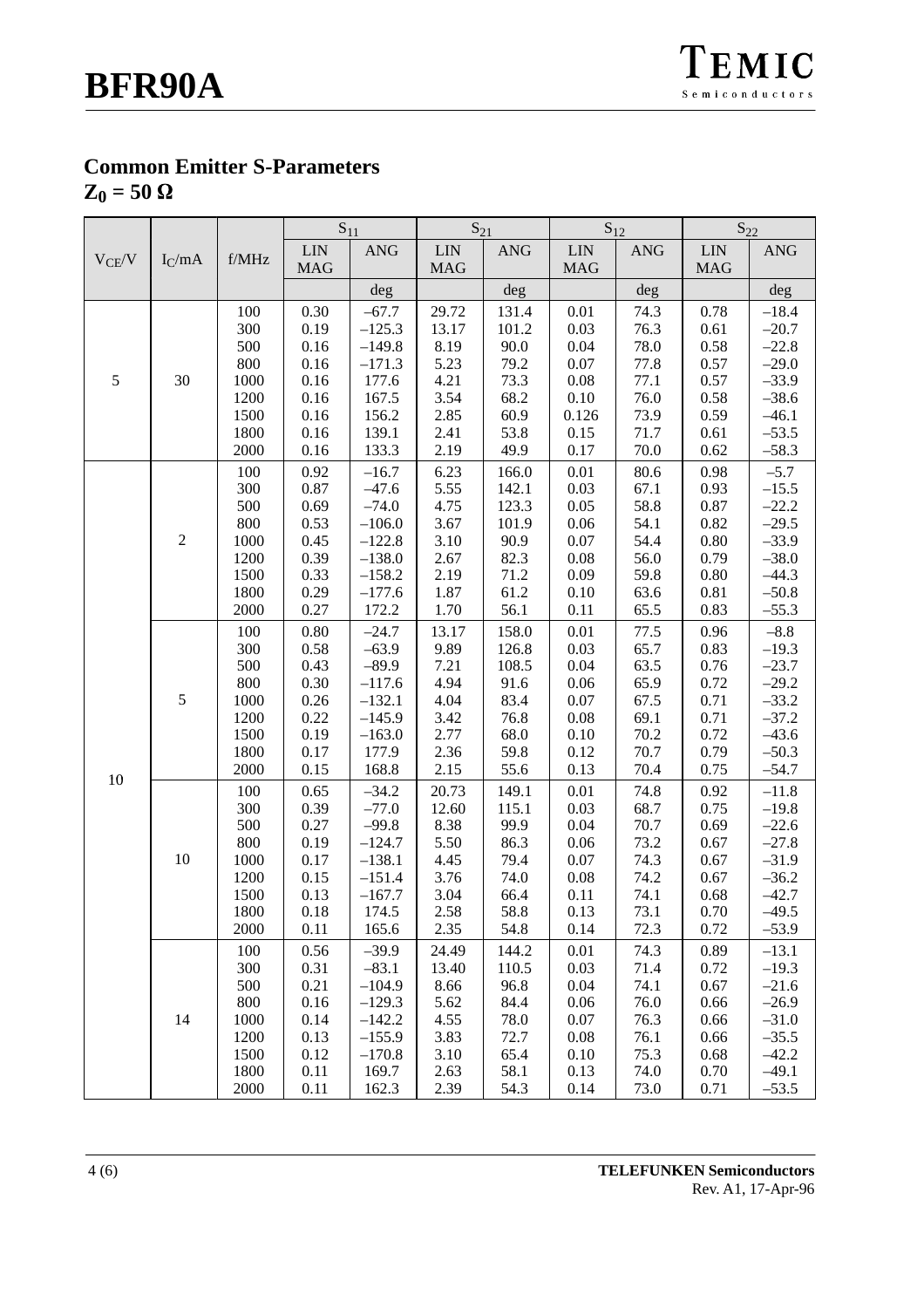

#### **Dimensions in mm**